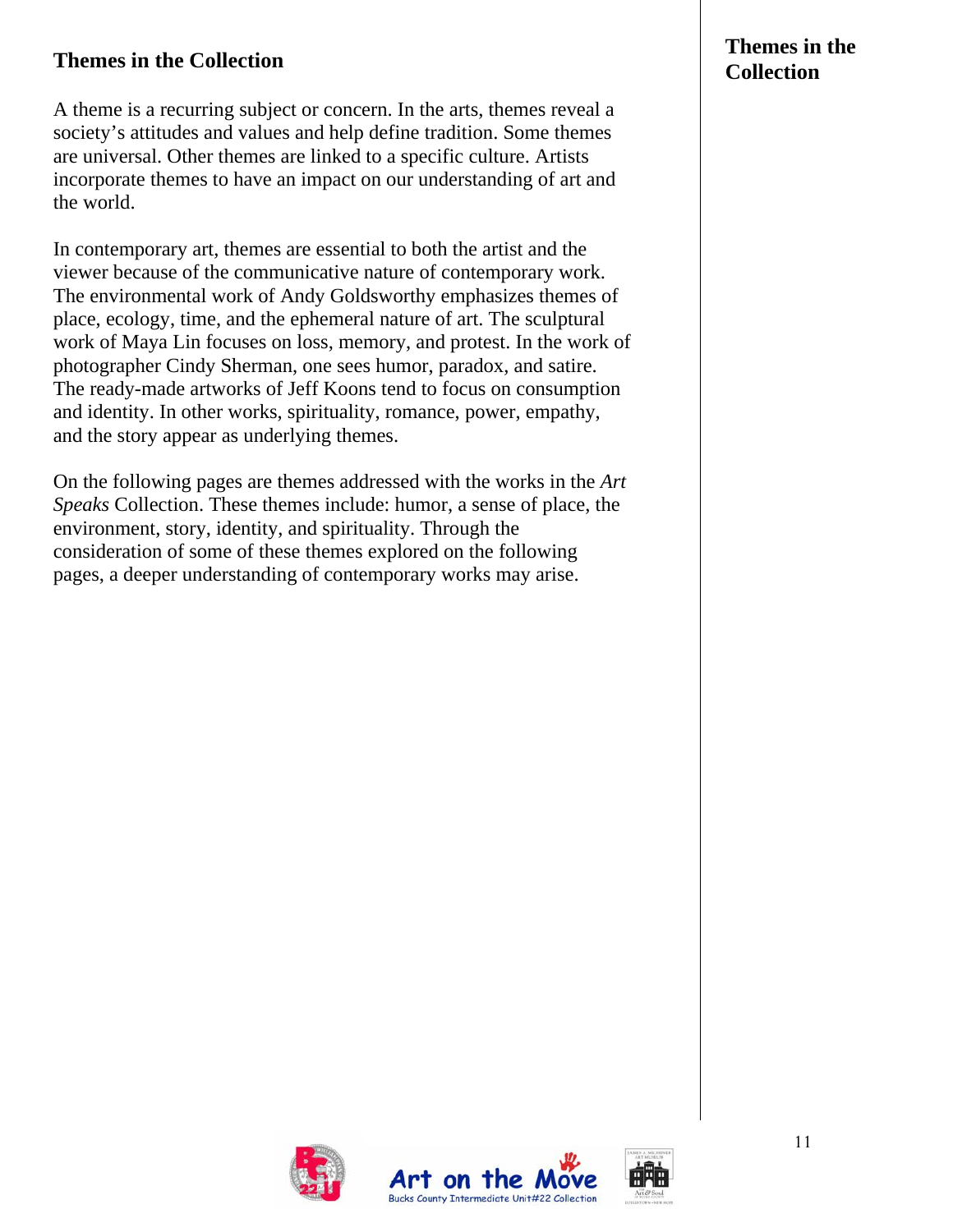#### **Themes in the Collection**

### **Theme: Humor**

Artists create images with the intent of adding levity to a scene or situation.

#### **Art Speaks Artwork and Artist**

*James Gallagher as George Washington*, 1992, by David Graham **Additional Contemporary Sources** 

- Charles Atlas—An artist who reinterprets dance, theater, and performance on video using narrative and fictional techniques. (the-artists.org/artist/Charles\_Atlas)
- Karl Baden—A photographer who creates images of juxtaposed everyday objects and faces: "I was interested in humor, but also in its opposite, and hoped my pictures were both funny and a little scary." (www.lightwork.org/exhibitions/past/baden)
- Christopher "Lucky" Leone—A painter, sculptor, and installation and video artist who is interested in experimentation and invention. (www.tfaoi.com/aa/2aa/2aa495.htm)
- Elizabeth Murray—Her boldly colored paintings show domestic themes with humorous elements, including floating eyeballs and cartoonish fingers, and express a fascination with dream states. (www.pbs.org/art21/artists/murray)
- Jeffu Warmouth—A photo, video, and installation artist who combines images in unusual ways in pieces such as *Day of the Cabbage*, *Cereal Reef*, and *Kitchen Craze*. (www.jeffu.tv)

## **Essential Questions**

- How would you define "humor"?
- What are some of the components of humor?
- What art forms do you typically associate with humor?
- How is humor a means of expression?
- How does humor make a viewer of art more receptive to a work of art or an art exhibition?
- How can humor be used to deliver a serious message?
- What are some of the challenges in creating art that is humorous?

### **Activities**

- Create a visual image combining a portrait of a famous contemporary figure with elements of humor. Be sure to express parts of the person's personality and profession in a humorous way in the image. Use collage and mixed media.
- Find a newspaper or magazine article that tells a story that interests you. Depict the story in a humorous way, using the art medium of your choice. Incorporate words from the story in your final image.

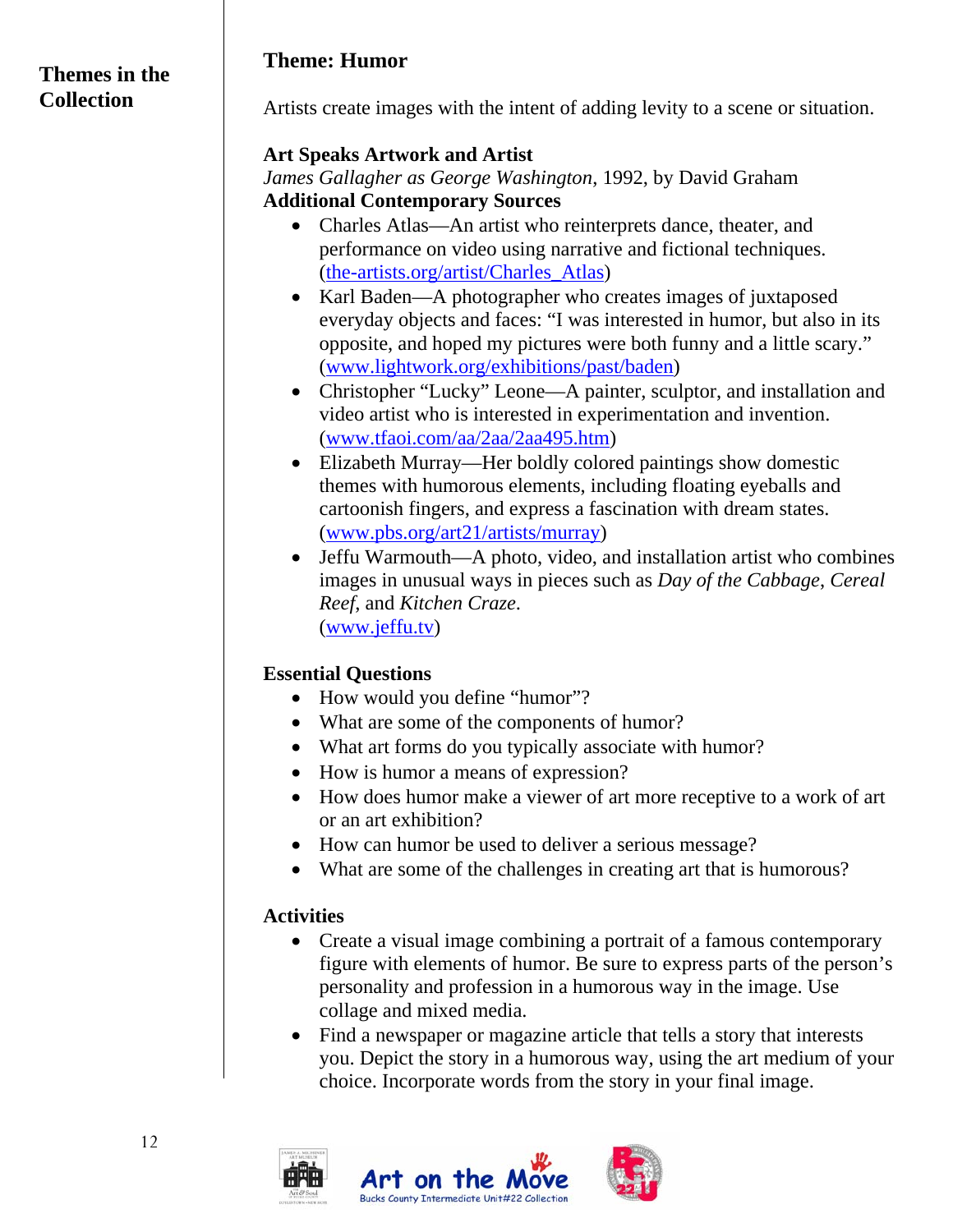## **Theme: A Sense of Place**

Artists communicate their connection to the natural world and express their relationship to their community.

## **Art Speaks Artwork and Artist**

*Early Light*, 1984, by Vincent Ceglia **Additional Contemporary Sources** 

• Randall Exon—A painter who often represents landscapes in his evocative work.

(www.swarthmore.edu/Humanities/art/Faculty/randy/rexon.htm)

- Margaret Gerding—A New England landscape artist who explores natural light and the subtle color relationships in the natural world. (www.greenhutgalleries.com)
- Ogden Museum of Southern Art—Nationally recognized artists represented in the Ogden Museum of Southern Art were selected to conduct four-week residencies at their neighborhood schools. By responding to their own surroundings, artists incorporated a sense of place in their work.

([www.ogdenmuseum.org/education/artist-place\)](http://www.ogdenmuseum.org/education/artist-place)

- Celia Reisman—Her architectural suburban and imagined landscapes incorporate a rich sense of color and space. (www.celiareisman.com)
- Jose Torres Tama—An artist who creates multidisciplinary projects that explore the immigrant experience, the American Dream mythology, and the effects of media on our lives. (www.torrestama.com/)

#### **Essential Questions**

- How do human beings connect with their landscape, neighborhood, or environment?
- How do we identify ourselves in relation to our surroundings?
- What is the relationship between folklore and a sense of place?
- How do visitors and residents view "place" differently?
- What are the differences in perceptions of place as viewed by artists, poets, musicians, politicians, and geographers?
- How do changes in modern technology affect our sense of place?
- Is there a place you feel a certain connection to, for which you feel a strong sense of place?
- What tools do we use to determine our sense of place?

#### **Activities**

• Select a place that is special to you. It may be in or near your home, somewhere you have visited, or even a place you have seen in a dream or a story. Create a three-dimensional model of this place. Incorporate found objects in your model.







## **Themes in the Collection**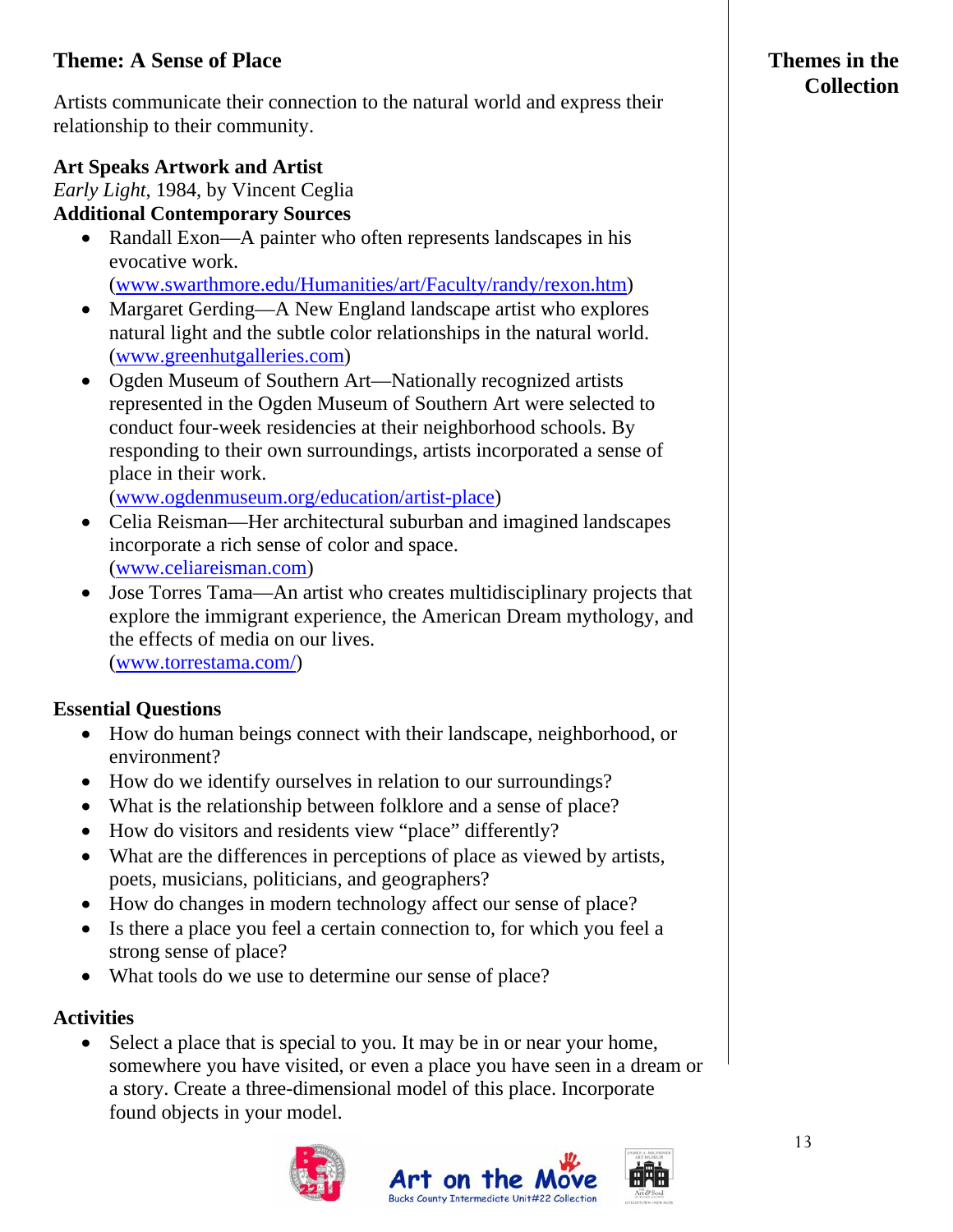## **Themes in the Collection**

#### **(Activities Continued)**

• Use color in an abstract image to create a work of art that communicates the feelings you have when you are in a special place. Consider how line, shape, texture, overlapping, and blended colors will influence your design.

## **Theme: The Environment**

Artists communicate the relationship between humankind and the planet and express concerns about environmental issues.

#### **Art Speaks Artwork and Artist**

*The Buffalo Jump Called Chugwater and an Irrigation Pivot near Wheatland, Wyoming*, 1991, by Emmet Gowin

#### **Additional Contemporary Sources**

• Christo and Jeanne-Claude—Artists who create monumental public works that are temporary installations, the most recent of which was *The Gates* in New York City.

(www.christojeanneclaude.net)

- Park Fiction—Leaders in environmental art and public space architecture based in Hamburg, Germany. (www.parkfiction.org)
- Amy Franceschini and the group Futurefarmers—These artists create exhibitions and discussions that pose a series of questions related to the issue of "Energy" and the 2008 U.S. presidential elections. (www.futurefarmers.com)
- Andy Goldsworthy—An environmental sculptor whose use of natural surroundings creates a unique art form. (www.goldsworthy.cc.gla.ac.uk)
- Aviva Rahmani—An ecological artist who focuses on environmental and social concerns through her work. (www.ghostnets.com/bio.html)

#### **Essential Questions**

- What is our relationship with the natural world?
- How has humans' relationship with the natural world changed over time?
- How do our lifestyles affect our relationship with the environment and what changes could be made in them to improve our environment?
- What current trends do you feel are the most critical in improving the ecology of the planet?
- How are politics related to the environment?
- What can artists do to help the environmental movement?

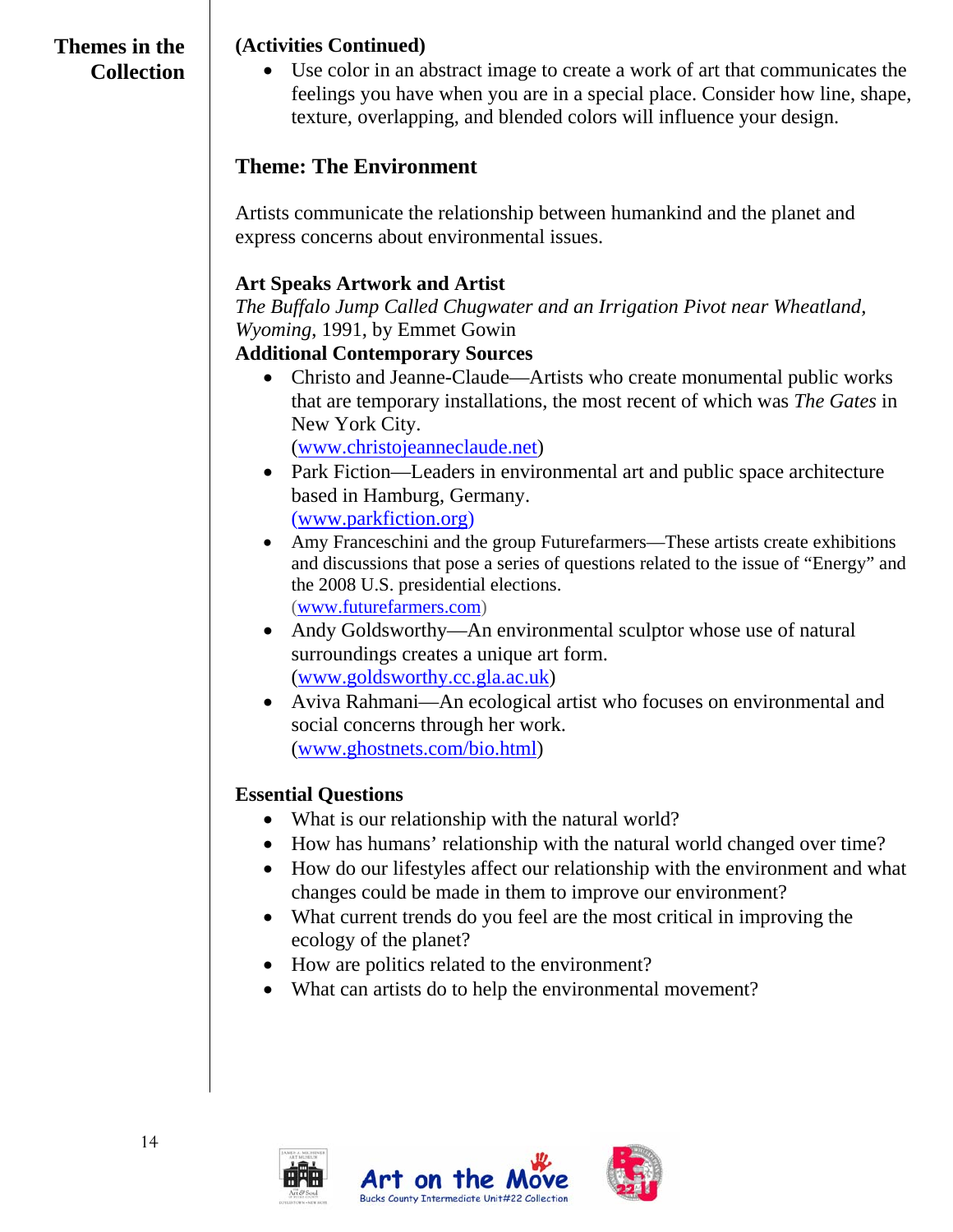### **Activities**

- Some people think that one of the best ways to help the environment is to curtail our consumption. Keeping this in mind, try to create a work of art that is aesthetically pleasing but uses materials that are completely sustainable, that is, use nothing new, and are environmentally friendly. Can you do it?
- Create an image that supports your views of contemporary environmental issues. Post your image on a website to share it with others.

## **Theme: Story**

Artists add a narrative quality to a work of art.

### **Art Speaks Artwork and Artist**

*Orpheus I*, 1997, by Paul Keene

### **Additional Contemporary Sources**

- ArtsEdge at the Kennedy Center—This program supports the use of arts in K through 12 teaching curricula. (www.artsedge.kennedy-center.org)
- Rob Evans—His paintings and drawings of interiors, exteriors, nightscapes, landscapes, seascapes, still lifes, and flowers have a strong sense of mood and tell a story. (www.robevansart.com)
- Teresa Hubbard and Alexander Birchler—These artists collaborate to create short films and photographs using narrative elements, but without a traditional story line.

(www.hubbardbirchler.net)

• Kiki Smith—A sculptor and printmaker who incorporates nontraditional figurative work with mythology, folktales, and stories from the Catholic faith.

(www.moma.org/exhibitions/2003/kikismith)

• Nathaniel Stern—A South African artist who used multimedia art and photography as a means of expressing issues of identity in an exhibition in Johannesberg called *The Storytellers*, 2004–2005. (www.nathanielstern.com/2005/the-storytellers)

## **Essential Questions**

- How do artists tell stories through their work?
- What kinds of stories do artists tell?
- Why are stories an integral part of so many artists' works?
- How are the stories artists tell similar to the stories we read? How are they different?
- How do stories help us understand human history and culture?



## **Themes in the Collection**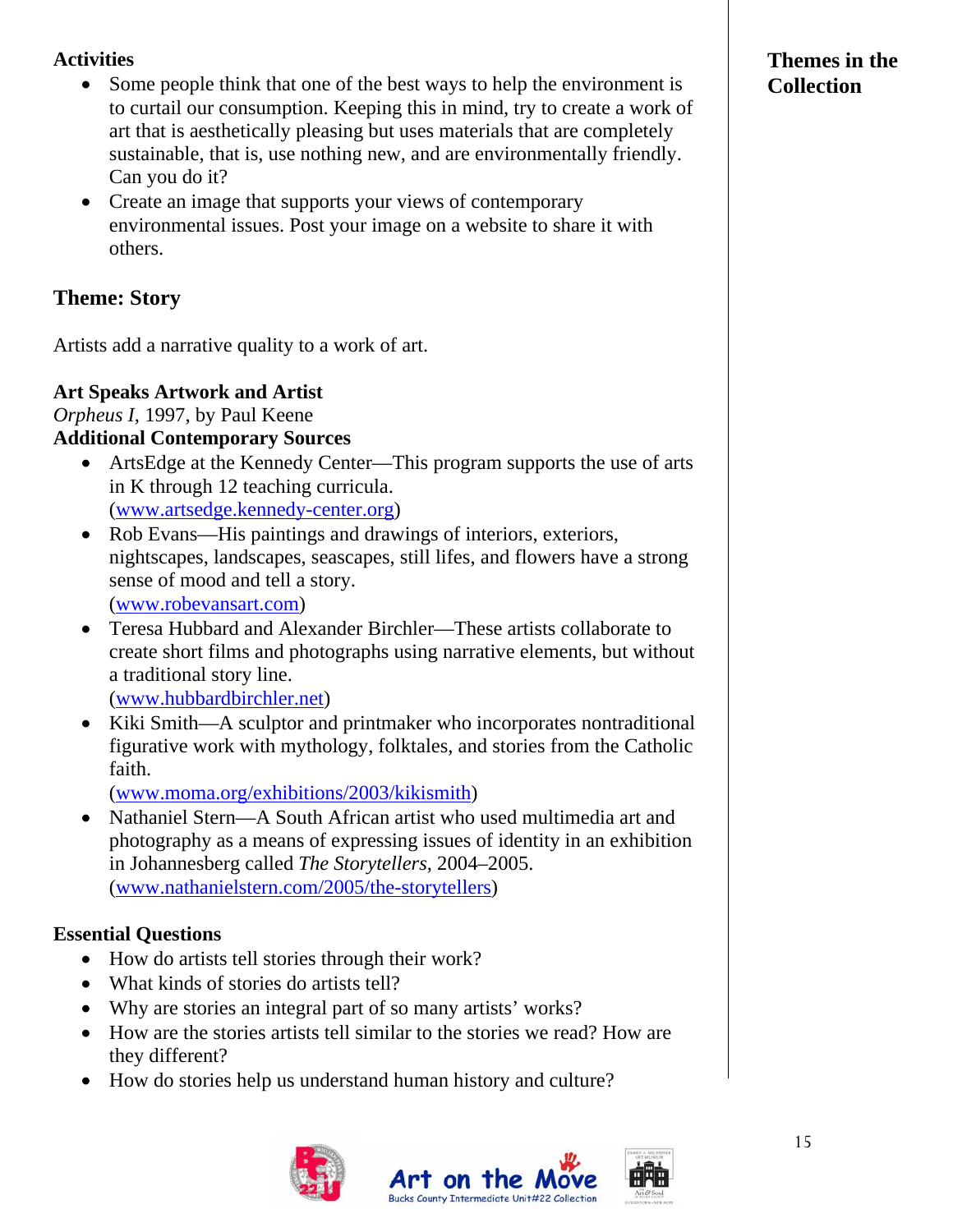### **Themes in the Collection**

#### **Activities**

- Do you have a story to tell? Can you tell it without using words? Study contemporary and classical works of art that tell stories. Then, create a work of art that tells a story that is important to your life. Include details and symbols that will make it easy to understand all the complexities of the story you are telling.
- Interview a member of your family. Learn about the stories that have made his/her life more meaningful. Create Powerpoint or video images of these stories, incorporating language, still photographs, and moving images in your work.

## **Theme: Identity**

Artists emphasize the relationship between an individual or culture and an image.

## **Art Speaks Artwork and Artist**

*Jazz Series #4, Chicago Blues*, 1983, by Paul Keene **Additional Contemporary Sources** 

- Tim Hawkinson—A sculptor who creates meticulously detailed drawings, minute constructions, inflated latex casts, and uncanny mechanical contraptions. (www.whitney.org/www/exhibition/feat\_hawk.jsp)
- John Huddelston—A Middlebury College professor who photographs the American landscape, juxtaposing his new images with historical ones of the same places.

(www.identitytheory.com/visual/huddleston.php)

- South Asian Visual Arts Collective—A group created to produce, present, and distribute contemporary art of the South Asian diaspora. It sponsors exhibits, talks, and workshops. (www.asianart.com/exhibitions/diaspora)
- Sage Sohier—This photographer presents identity issues revolving around family, gender, travel, the surroundings, and growing up. (sagesohier.com)
- Karin Stack—A photographer whose scenes include models, paintings, and landscapes in a fabulist way, requiring the viewer to give them a second and third look.

(www.wcma.org/press/07/07\_Stack.shtml)

## **Essential Questions**

- What is "identity"?
- How can art depict identity?
- How does art shape identity?
- How does artwork about identity make a connection to larger world issues?
- Is identity a static or organic element in a work of art?



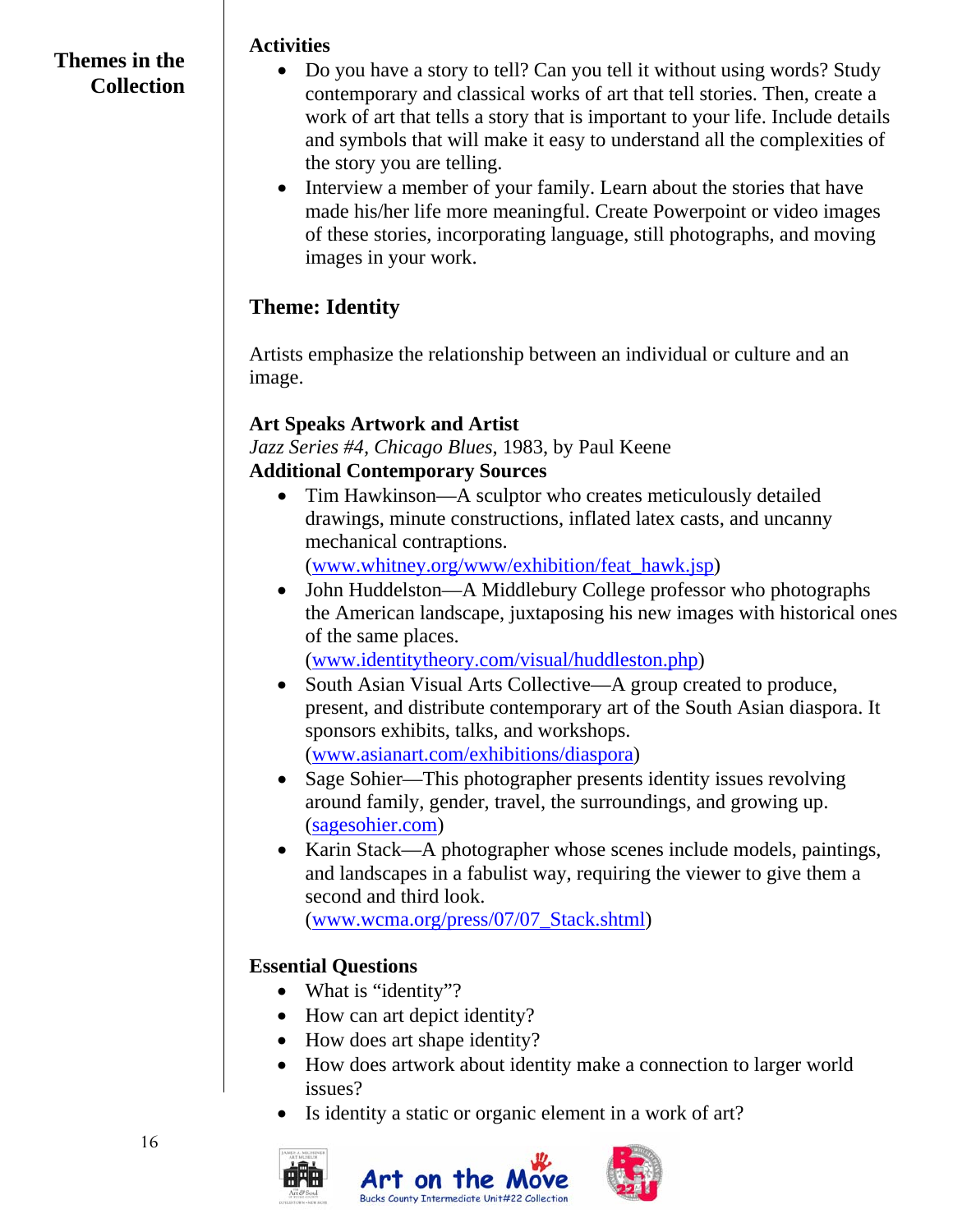#### **(Essential Questions continued)**

- How do stereotypes relate to issues of identity?
- What are the connections between contemporary identity and history?
- How does the inclusiveness of contemporary art—that is, the inclusion of a variety of media and a variety of peoples—facilitate the presentation of identity in art work?

## **Activities**

- Who are you? What are the qualities that most clearly identify you? What are the things in your life that most strongly identify you? Create a work of art in the medium of your choice that will tell as much as possible about your personal identity.
- Various groups around the world have a strong identity because of issues of age, race, gender, ethnicity, religion, and sexuality. Select a population that interests you and create a portrait of that group. Base your images on research and information, not on what you think you know about the people. Include issues that they feel are important to their identity.

## **Theme: Spirituality**

Artists express their personal vision and belief systems.

### **Art Speaks Artwork and Artist**

*The Journey*, c. 1990, by Selma Bortner

### **Additional Contemporary Sources**

- Joseph Beuys—A performance artist who deals with the holistic and spiritual recovery of Germany after World War II. (www.artchive.com/artchive/B/beuys)
- Anselm Keifer—A painter and mixed media artist who confronts spirituality and healing related to war. (www.artchive.com/artchive/K/kiefer)
- Annette Messager—A European artist who transforms fragments of images and language into objects of potent expression with spiritual meaning.

(www.moma.org/exhibitions/1995/messager)

- Robert Smithson—His earthworks and writings have had a profound impact on sculpture and art theory for over thirty years. (www.robertsmithson.com)
- Bill Viola—A video artist who produces installation art. "His works focus on universal human experiences . . . and have roots in both Eastern and Western art as well as spiritual traditions." (www.billviola.com)





## **Themes in the Collection**